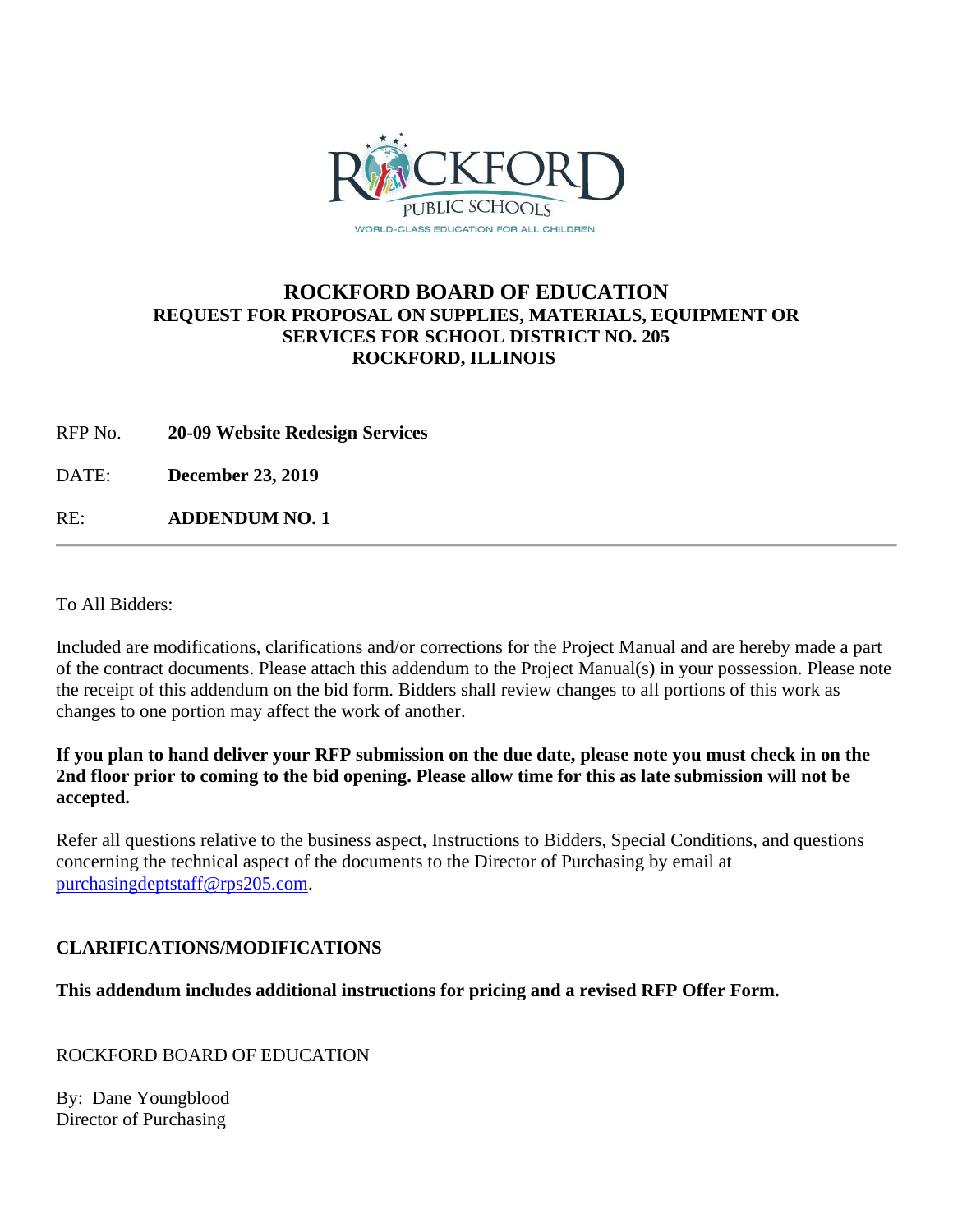#### **CLARIFICATIONS**

Please include pricing for hosting the RPS 205 website for a period of three (3) years. A revised RFP Offer Form has been included in this addendum and replaces the RFP Offer Form in the original Request for Proposals. Please submit the revised form with your proposals. Please provide any additional pricing detail or optional services on a separate page.